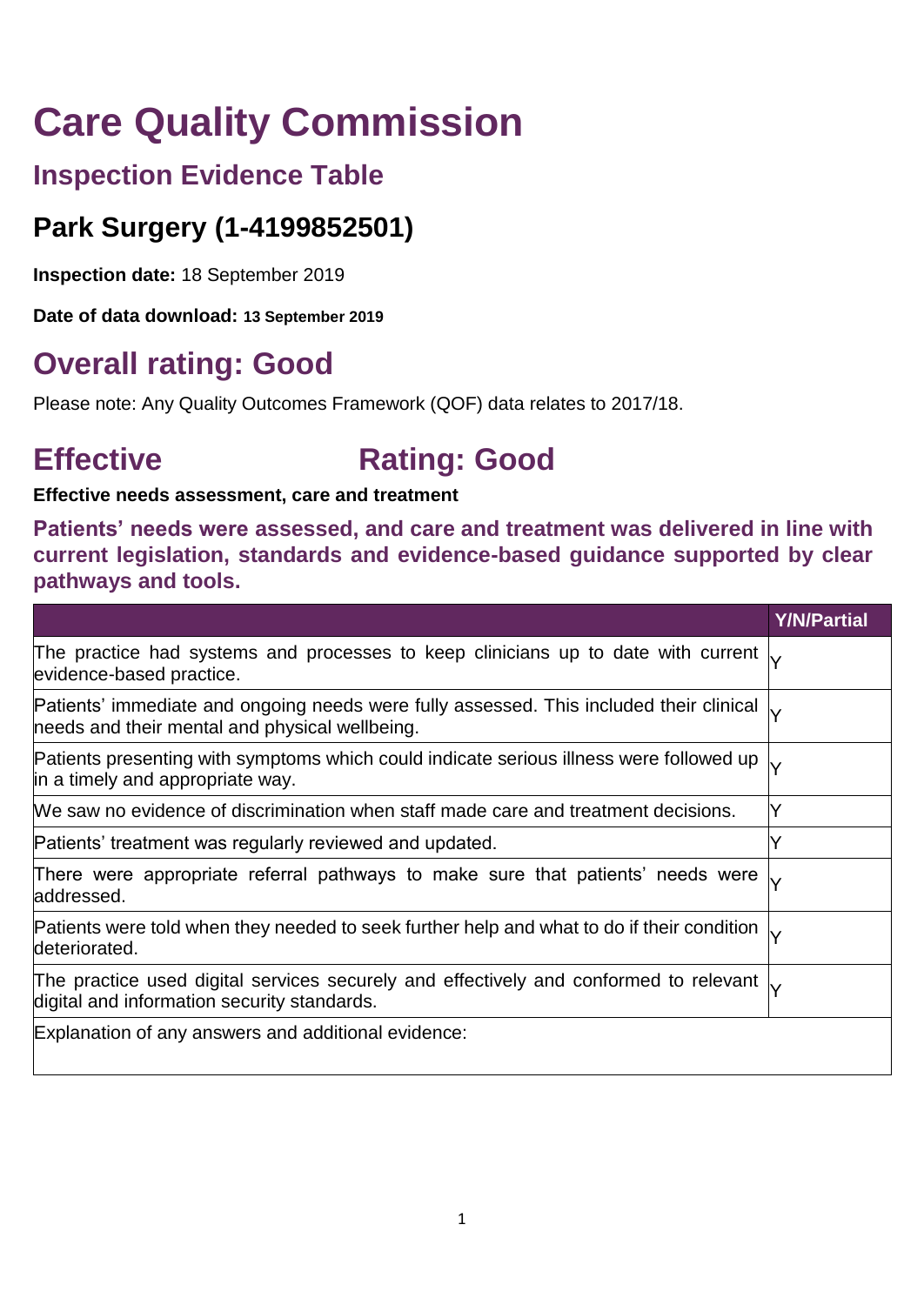| <b>Prescribing</b>                                                                                                                                                                  | <b>Practice</b> | <b>CCG</b> | England | <b>England</b>              |
|-------------------------------------------------------------------------------------------------------------------------------------------------------------------------------------|-----------------|------------|---------|-----------------------------|
|                                                                                                                                                                                     | performance     | average    | average | comparison                  |
| daily<br>of<br>Hypnotics<br>Average<br>quantity<br>prescribed per Specific Therapeutic group<br>Age-sex Related Prescribing Unit (STAR PU)<br>$(01/07/2018$ to 30/06/2019) (NHSBSA) | 0.95            | 1.01       | 0.75    | No statistical<br>variation |

# **Older people Population group rating: Good**

### **Findings**

The practice used a clinical tool to identify older patients who were living with moderate or severe frailty. Those identified received a full assessment of their physical, mental and social needs.

The practice followed up on older patients discharged from hospital. It ensured that their care plans and prescriptions were updated to reflect any extra or changed needs.

The practice carried out structured annual medication reviews for older patients.

Staff had appropriate knowledge of treating older people including their psychological, mental and communication needs.

Health checks, including frailty assessments, were offered to patients over 75 years of age.

Flu, shingles and pneumonia vaccinations were offered to relevant patients in this age group.

Older people were prescribed no more than six months' repeat medication before being called for a medication review.

## **People with long-term conditions Population group rating: Good**

#### **Findings**

Patients with long-term conditions were offered a structured annual review to check their health and medicines needs were being met. For patients with the most complex needs, the GP worked with other health and care professionals to deliver a coordinated package of care.

Staff who were responsible for reviews of patients with long-term conditions had received specific training.

GPs followed up patients who had received treatment in hospital or through out of hours services for an acute exacerbation of asthma.

The practice shared clear and accurate information with relevant professionals when deciding care delivery for patients with long-term conditions.

The practice could demonstrate how they identified patients with commonly undiagnosed conditions, for example diabetes, chronic obstructive pulmonary disease (COPD), atrial fibrillation and hypertension.

Adults with newly diagnosed cardio-vascular disease were offered statins.

Patients with suspected hypertension were offered ambulatory blood pressure monitoring.

Patients with atrial fibrillation were assessed for stroke risk and treated appropriately.

Patients with COPD were offered rescue packs.

Patients with asthma were offered an asthma management plan.

| <b>Diabetes Indicators</b> | <b>Practice</b> | <b>CCG</b> | <b>England</b> England |  |
|----------------------------|-----------------|------------|------------------------|--|
|----------------------------|-----------------|------------|------------------------|--|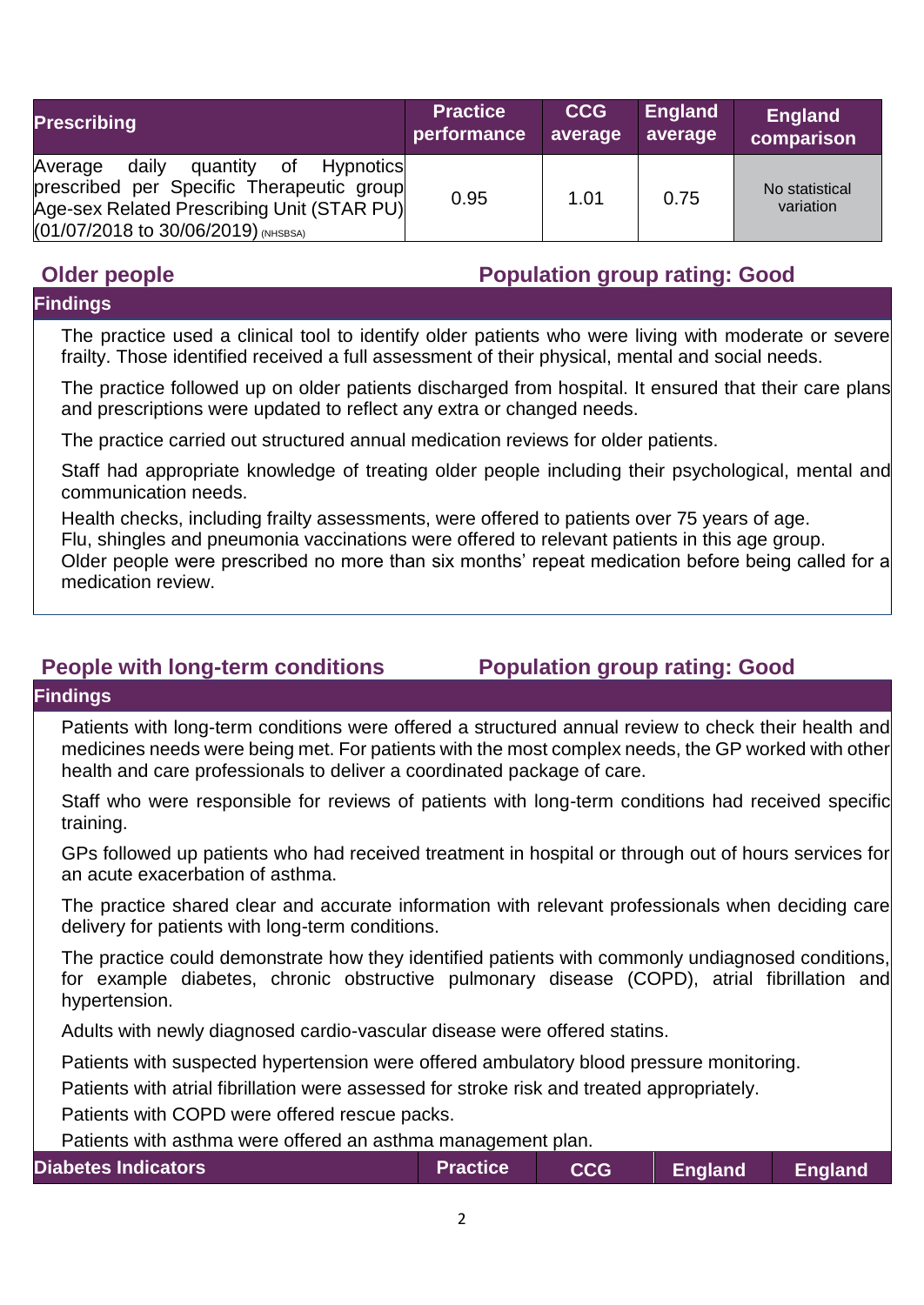|                                                                                                                                                                                                                 |            | average | average | comparison                  |
|-----------------------------------------------------------------------------------------------------------------------------------------------------------------------------------------------------------------|------------|---------|---------|-----------------------------|
| The percentage of patients with diabetes, on<br>the register, in whom the last IFCC-HbA1c is<br>64 mmol/mol or less in the preceding 12<br>months (01/04/2017 to 31/03/2018) (QOF)                              | 73.2%      | 77.1%   | 78.8%   | No statistical<br>variation |
| Exception rate (number of exceptions).                                                                                                                                                                          | 16.3% (88) | 16.3%   | 13.2%   | N/A                         |
| The percentage of patients with diabetes, on<br>the register, in whom the last blood pressure<br>reading (measured in the preceding 12<br>months) is 140/80 mmHg or less (01/04/2017<br>to $31/03/2018$ ) (QOF) | 82.3%      | 76.2%   | 77.7%   | No statistical<br>variation |
| Exception rate (number of exceptions).                                                                                                                                                                          | 12.8% (69) | 11.9%   | 9.8%    | N/A                         |

|                                                                                                                                                                                                                   | <b>Practice</b> | <b>CCG</b><br>average | <b>England</b><br>average | <b>England</b><br>comparison |
|-------------------------------------------------------------------------------------------------------------------------------------------------------------------------------------------------------------------|-----------------|-----------------------|---------------------------|------------------------------|
| The percentage of patients with diabetes, on<br>the register, whose last measured total<br>cholesterol (measured within the preceding<br>$12$ months) is 5 mmol/l or less $(01/04/2017$ to<br>$31/03/2018)$ (QOF) | 75.5%           | 79.0%                 | 80.1%                     | No statistical<br>variation  |
| Exception rate (number of exceptions).                                                                                                                                                                            | 19.7% (106)     | 16.4%                 | 13.5%                     | N/A                          |

| <b>Other long-term conditions</b>                                                                                                                                                                                                                                                                | <b>Practice</b> | <b>CCG</b> average | <b>England</b><br>average | <b>England</b><br>comparison |
|--------------------------------------------------------------------------------------------------------------------------------------------------------------------------------------------------------------------------------------------------------------------------------------------------|-----------------|--------------------|---------------------------|------------------------------|
| The percentage of patients with asthma, on<br>the register, who have had an asthma review<br>in the preceding 12 months that includes an<br>assessment of asthma control using the 3<br>RCP questions, NICE 2011 menu ID: NM23<br>$(01/04/2017$ to 31/03/2018) (QOF)                             | 73.6%           | 74.5%              | 76.0%                     | No statistical<br>variation  |
| Exception rate (number of exceptions).                                                                                                                                                                                                                                                           | 34.1% (208)     | 13.0%              | 7.7%                      | N/A                          |
| The percentage of patients with COPD who<br>have had a review, undertaken by a<br>professional,<br>healthcare<br>including<br>an<br>assessment of breathlessness using<br>the<br>Medical Research Council dyspnoea scale in<br>the preceding 12 months $(01/04/2017)$ to<br>$31/03/2018$ ) (QOF) | 84.2%           | 87.5%              | 89.7%                     | No statistical<br>variation  |
| Exception rate (number of exceptions).                                                                                                                                                                                                                                                           | 31.4% (81)      | 16.4%              | 11.5%                     | N/A                          |

| <b>Indicator</b> | <b>Practice</b> | CCG | England | England |
|------------------|-----------------|-----|---------|---------|
|                  |                 |     |         |         |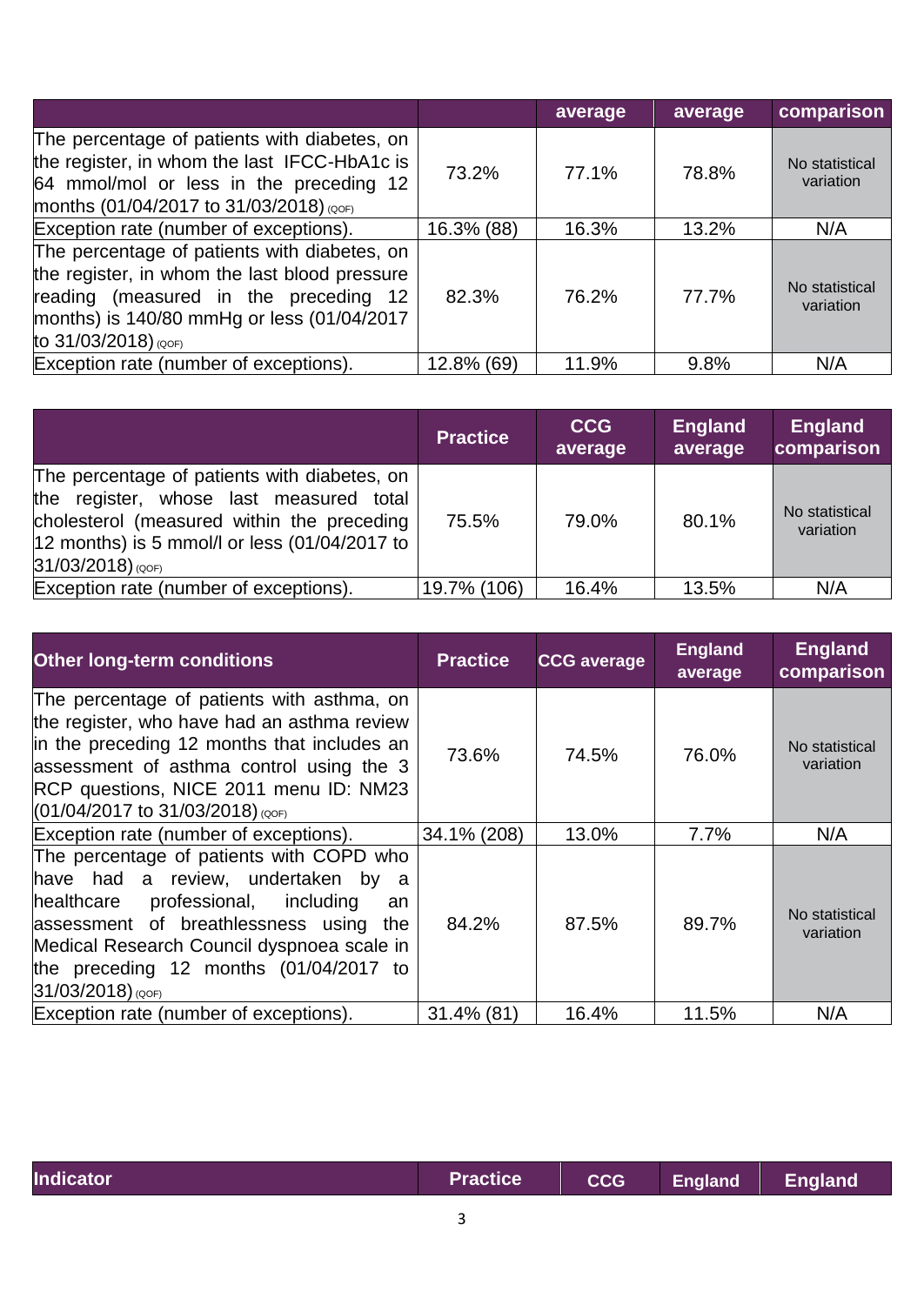|                                                                                                                                                                                                                                     |               | average | average | comparison                                        |
|-------------------------------------------------------------------------------------------------------------------------------------------------------------------------------------------------------------------------------------|---------------|---------|---------|---------------------------------------------------|
| The percentage of patients with hypertension<br>in whom the last blood pressure reading<br>measured in the preceding 12 months is<br> 150/90mmHg<br>less (01/04/2017)<br>or<br>to<br>$31/03/2018$ ) (QOF)                           | 87.8%         | 82.1%   | 82.6%   | <b>Tending towards</b><br>variation<br>(positive) |
| Exception rate (number of exceptions).                                                                                                                                                                                              | $9.9\%$ (114) | 4.8%    | 4.2%    | N/A                                               |
| In those patients with atrial fibrillation with a<br>record of a CHA2DS2-VASc score of 2 or<br>more, the percentage of patients who are<br>currently treated with anti-coagulation drug<br>therapy (01/04/2017 to 31/03/2018) (QOF) | 91.5%         | 91.2%   | 90.0%   | No statistical<br>variation                       |
| Exception rate (number of exceptions).                                                                                                                                                                                              | $5.4\%$ (8)   | 6.0%    | 6.7%    | N/A                                               |

#### **Any additional evidence or comments**

We saw evidence that the practice offered numerous opportunities and invitations to patients prior to applying exception reporting to the data.

## **Families, children and young people Population group rating: Good**

#### **Findings**

Childhood immunisation uptake rates were below the World Health Organisation (WHO) targets.

The practice contacted the parents or guardians of children due to have childhood immunisations.

The practice had arrangements for following up failed attendance of children's appointments following an appointment in secondary care or for immunisation and would liaise with health visitors when necessary.

The practice had arrangements to identify and review the treatment of newly pregnant women on long-term medicines. These patients were provided with advice and post-natal support in accordance with best practice guidance.

Young people could access services for sexual health and contraception.

Staff had the appropriate skills and training to carry out reviews for this population group.

| <b>Child Immunisation</b>                                                                                                                                                                                                                                                                     | <b>Numerator</b> | <b>Denominator</b> | <b>Practice</b><br>$\frac{0}{0}$ | <b>Comparison</b><br>to WHO<br>target of 95% |
|-----------------------------------------------------------------------------------------------------------------------------------------------------------------------------------------------------------------------------------------------------------------------------------------------|------------------|--------------------|----------------------------------|----------------------------------------------|
| The percentage of children aged 1 who<br>have completed a primary course of<br>limmunisation for Diphtheria, Tetanus,<br>Polio, Pertussis, Haemophilus influenza<br>type b (Hib), Hepatitis B (Hep B) ((i.e. three<br>doses of DTaP/IPV/Hib/HepB) (01/04/2018<br>to 31/03/2019) (NHS England) | 113              | 122                | 92.6%                            | Met 90% minimum                              |
| The percentage of children aged 2 who<br>have received their booster immunisation                                                                                                                                                                                                             | 111              | 125                | 88.8%                            | Below 90%<br>minimum                         |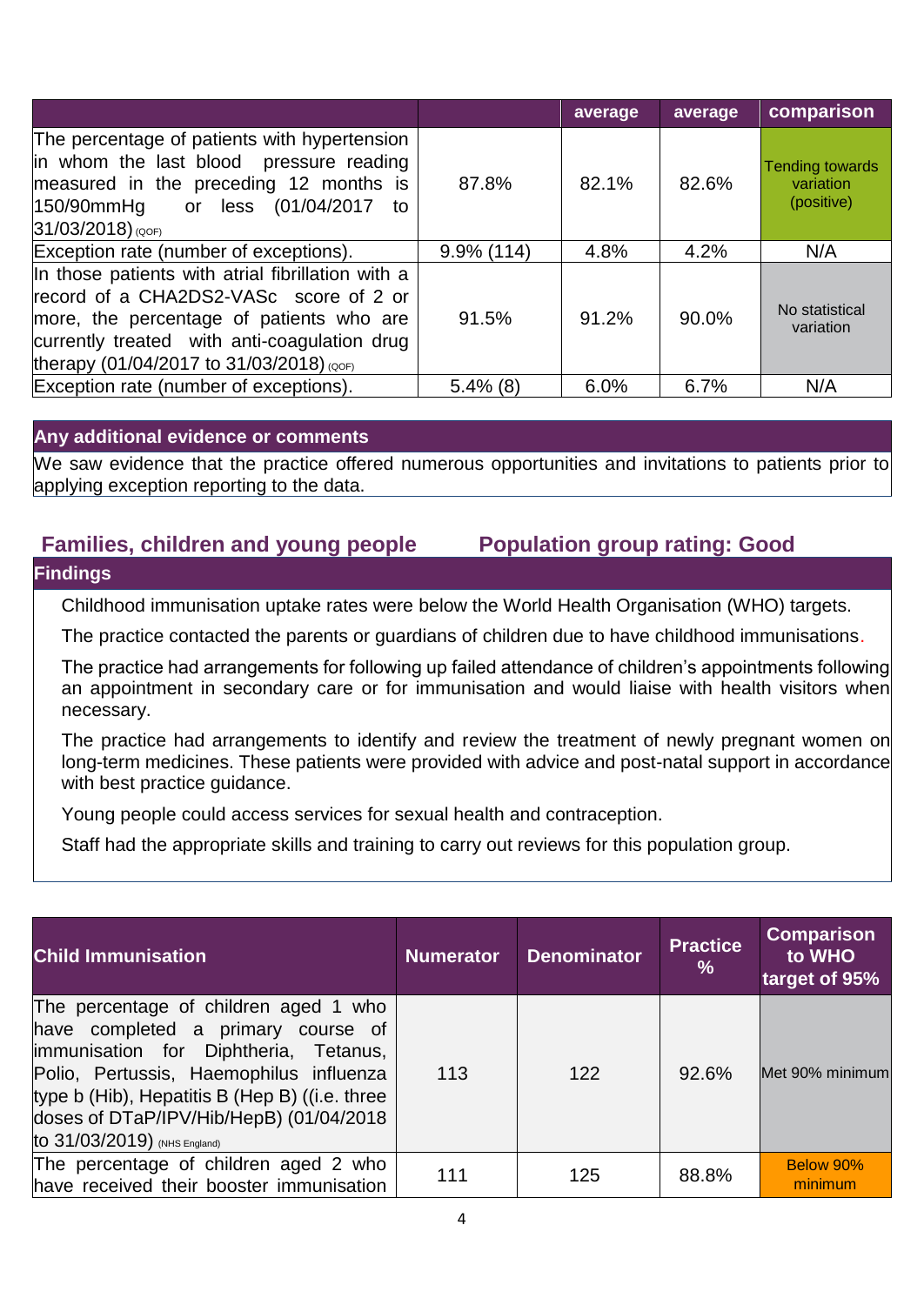| for Pneumococcal infection (i.e. received<br>Pneumococcal booster) (PCV booster)<br>$(01/04/2018$ to $31/03/2019)$ (NHS England)                                                                                                  |     |     |       |                      |
|-----------------------------------------------------------------------------------------------------------------------------------------------------------------------------------------------------------------------------------|-----|-----|-------|----------------------|
| The percentage of children aged 2 who<br>have received their immunisation for<br>Haemophilus influenza type b (Hib) and<br>Meningitis C (MenC) (i.e. received<br>Hib/MenC booster) (01/04/2018<br>to<br>31/03/2019) (NHS England) | 112 | 125 | 89.6% | Below 90%<br>minimum |
| The percentage of children aged 2 who<br>have received immunisation for measles,<br>mumps and rubella (one dose of MMR)<br>(01/04/2018 to 31/03/2019) (NHS England)                                                               | 110 | 125 | 88.0% | Below 90%<br>minimum |

Note: Please refer to the CQC guidance on Childhood Immunisation data for more information:

https://www.cqc.org.uk/guidance-providers/gps/how-we-monitor-gp-practices

#### **Any additional evidence or comments**

The practice is in an area of high deprivation. We saw evidence that the practice contacted parents and carers to encourage immunisation uptake.

# **Working age people (including those recently retired and students)**

# **Population group rating: Good**

#### **Findings**

Patients had access to appropriate health assessments and checks including NHS checks for patients aged 40 to 74. There was appropriate and timely follow-up on the outcome of health assessments and checks where abnormalities or risk factors were identified.

Patients could book or cancel appointments online and order repeat medication without the need to attend the surgery.

| <b>Cancer Indicators</b>                                                                                                                                                                                                                                                                                  | <b>Practice</b> | <b>CCG</b><br>average | <b>England</b><br>average | <b>England</b><br>comparison |
|-----------------------------------------------------------------------------------------------------------------------------------------------------------------------------------------------------------------------------------------------------------------------------------------------------------|-----------------|-----------------------|---------------------------|------------------------------|
| The percentage of women eligible for cervical<br>cancer screening at a given point in time who<br>were screened adequately within a specified<br>period (within 3.5 years for women aged 25 to<br>49, and within 5.5 years for women aged 50 to<br>64) (01/04/2017 to 31/03/2018) (Public Health England) | 71.0%           | N/A                   | N/A                       | <b>Below 80% target</b>      |
| Females, 50-70, screened for breast cancer<br>lin last 36 months (3 year coverage, %)<br>$(01/04/2017$ to 31/03/2018) (PHE)                                                                                                                                                                               | 68.6%           | 70.9%                 | 69.9%                     | N/A                          |
| Persons, 60-69, screened for bowel cancer in<br>$\ $ ast 30 months (2.5 year coverage,<br>$\frac{1}{6}$ (01/04/2017 to 31/03/2018) (PHE)                                                                                                                                                                  | 49.0%           | 53.6%                 | 54.4%                     | N/A                          |
| The percentage of patients with cancer,<br>diagnosed within the preceding 15 months,<br>who have a patient review recorded as                                                                                                                                                                             | 88.7%           | 62.7%                 | 70.2%                     | N/A                          |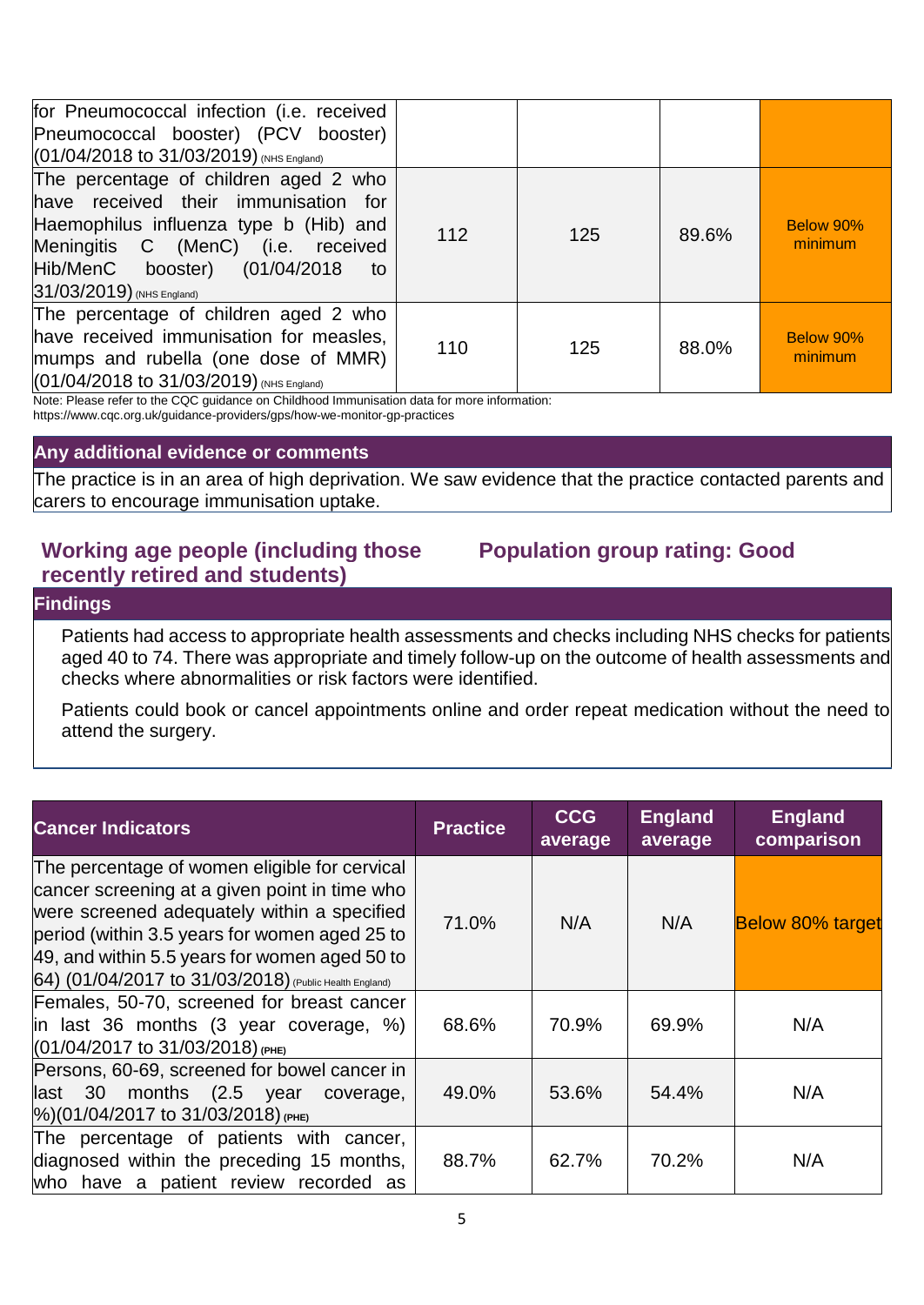| occurring within 6 months of the date of<br>diagnosis. (01/04/2017 to 31/03/2018) (PHE)                                                                |       |       |       |                             |
|--------------------------------------------------------------------------------------------------------------------------------------------------------|-------|-------|-------|-----------------------------|
| Number of new cancer cases treated<br>(Detection rate: % of which resulted from a<br>two week wait (TWW) referral) (01/04/2017 to<br>31/03/2018) (PHE) | 45.2% | 50.3% | 51.9% | No statistical<br>variation |

#### **Any additional evidence or comments**

The practice is in an area of high deprivation. We saw evidence that the practice contacted patients and carers to encourage cervical screening uptake. There had been some work to raise awareness of the process in specific cultural groups within the practice population.

### **People whose circumstances make them vulnerable**

# **Population group rating: Good**

#### **Findings**

Same day appointments and longer appointments were offered when required.

All patients with a learning disability were offered an annual health check.

End of life care was delivered in a coordinated way which took into account the needs of those whose circumstances may make them vulnerable.

The practice had a system for vaccinating patients with an underlying medical condition according to the recommended schedule.

The practice demonstrated that they had a system to identify people who misused substances.

# **People experiencing poor mental health (including people with dementia) Findings**

# **Population group rating: Requires Improvement**

The practice assessed and monitored the physical health of people with mental illness, severe mental illness, and personality disorder by providing access to health checks, interventions for physical activity, obesity, diabetes, heart disease, cancer and access to 'stop smoking' services.

Same day and longer appointments were offered when required.

There was a system for following up patients who failed to attend for administration of long-term medication.

When patients were assessed to be at risk of suicide or self-harm the practice had arrangements in place to help them to remain safe.

Patients at risk of dementia were identified and offered an assessment to detect possible signs of dementia. When dementia was suspected there was an appropriate referral for diagnosis.

Patients with poor mental health, including dementia, were referred to appropriate services.

**Mental Health Indicators Practice CCG England England**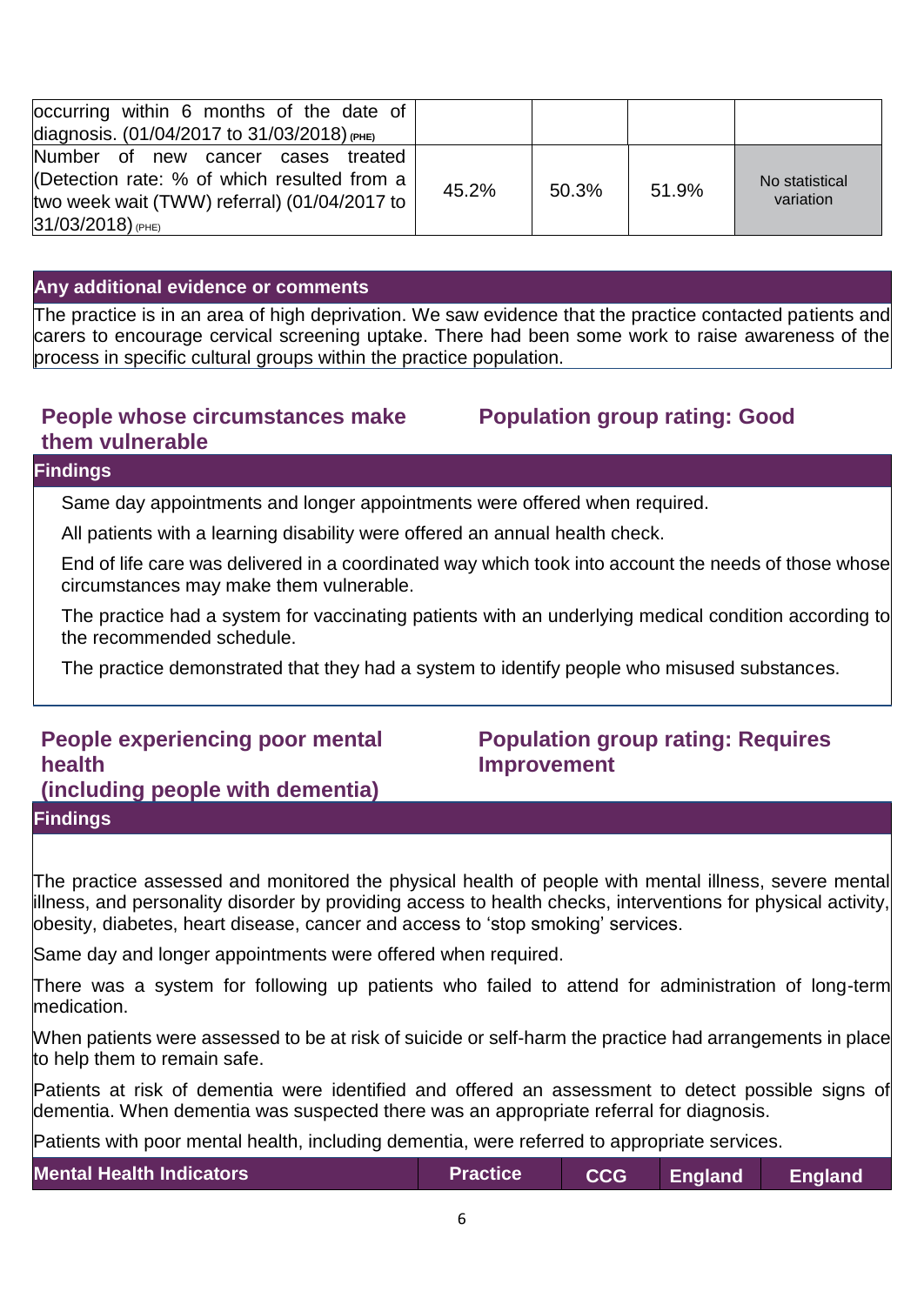|                                                                                                                                                                                                                                                                     |            | average | average | comparison                                     |
|---------------------------------------------------------------------------------------------------------------------------------------------------------------------------------------------------------------------------------------------------------------------|------------|---------|---------|------------------------------------------------|
| $\circ$ f<br>with<br>The<br>percentage<br>patients<br>schizophrenia, bipolar affective disorder and<br>other psychoses who have a comprehensive,<br>agreed care plan documented in the record,<br>in the preceding 12 months (01/04/2017 to<br>$31/03/2018$ ) (QOF) | 98.1%      | 87.7%   | 89.5%   | <b>Tending towards</b><br>variation (positive) |
| Exception rate (number of exceptions).                                                                                                                                                                                                                              | 35.0% (28) | 15.9%   | 12.7%   | N/A                                            |
| with<br>of<br>The<br>percentage<br>patients<br>schizophrenia, bipolar affective disorder and<br>other psychoses whose alcohol consumption<br>has been recorded in the preceding 12<br>months (01/04/2017 to 31/03/2018) (QOF)                                       | 94.8%      | 90.7%   | 90.0%   | No statistical<br>variation                    |
| Exception rate (number of exceptions).                                                                                                                                                                                                                              | 27.5% (22) | 11.8%   | 10.5%   | N/A                                            |
| The percentage of patients diagnosed with<br>dementia whose care plan has<br>been<br>reviewed in a face-to-face review in the<br>preceding $12$ months $(01/04/2017)$<br>to<br>$31/03/2018)$ (QOF)                                                                  | 75.0%      | 83.2%   | 83.0%   | No statistical<br>variation                    |
| Exception rate (number of exceptions).                                                                                                                                                                                                                              | 54.3% (38) | 8.7%    | 6.6%    | N/A                                            |

#### **Any additional evidence or comments**

Exception reporting was high for patients with mental health indicators, in particular those with dementia care plans. The practice was unsure if this was a coding error. As a result of our inspection the provider decided to look at the data and the way in which the consultations are coded on the clinical system.

#### **Monitoring care and treatment**

# **The practice had a comprehensive programme of quality improvement activity and routinely reviewed the effectiveness and appropriateness of the care provided.**

| <b>Indicator</b>                               | <b>Practice</b> | <b>CCG</b><br>average | <b>England</b><br>average |
|------------------------------------------------|-----------------|-----------------------|---------------------------|
| Overall QOF score (out of maximum 559)         | 546.5           | 522.1                 | 537.5                     |
| Overall QOF score (as a percentage of maximum) | 97.8%           | 93.4%                 | 96.2%                     |
| Overall QOF exception reporting (all domains)  | 9.4%            | 7.3%                  | 5.8%                      |

|                                                                                                                                                     | <b>Y/N/Partial</b> |
|-----------------------------------------------------------------------------------------------------------------------------------------------------|--------------------|
| Clinicians took part in national and local quality improvement initiatives.                                                                         |                    |
| The practice had a comprehensive programme of quality improvement and used $\sqrt{ }$<br>information about care and treatment to make improvements. |                    |
| Quality improvement activity was targeted at the areas where there were concerns.                                                                   |                    |
| The practice regularly reviewed unplanned admissions and readmissions and took $\sim$<br>appropriate action.                                        |                    |

Examples of improvements demonstrated because of clinical audits or other improvement activity in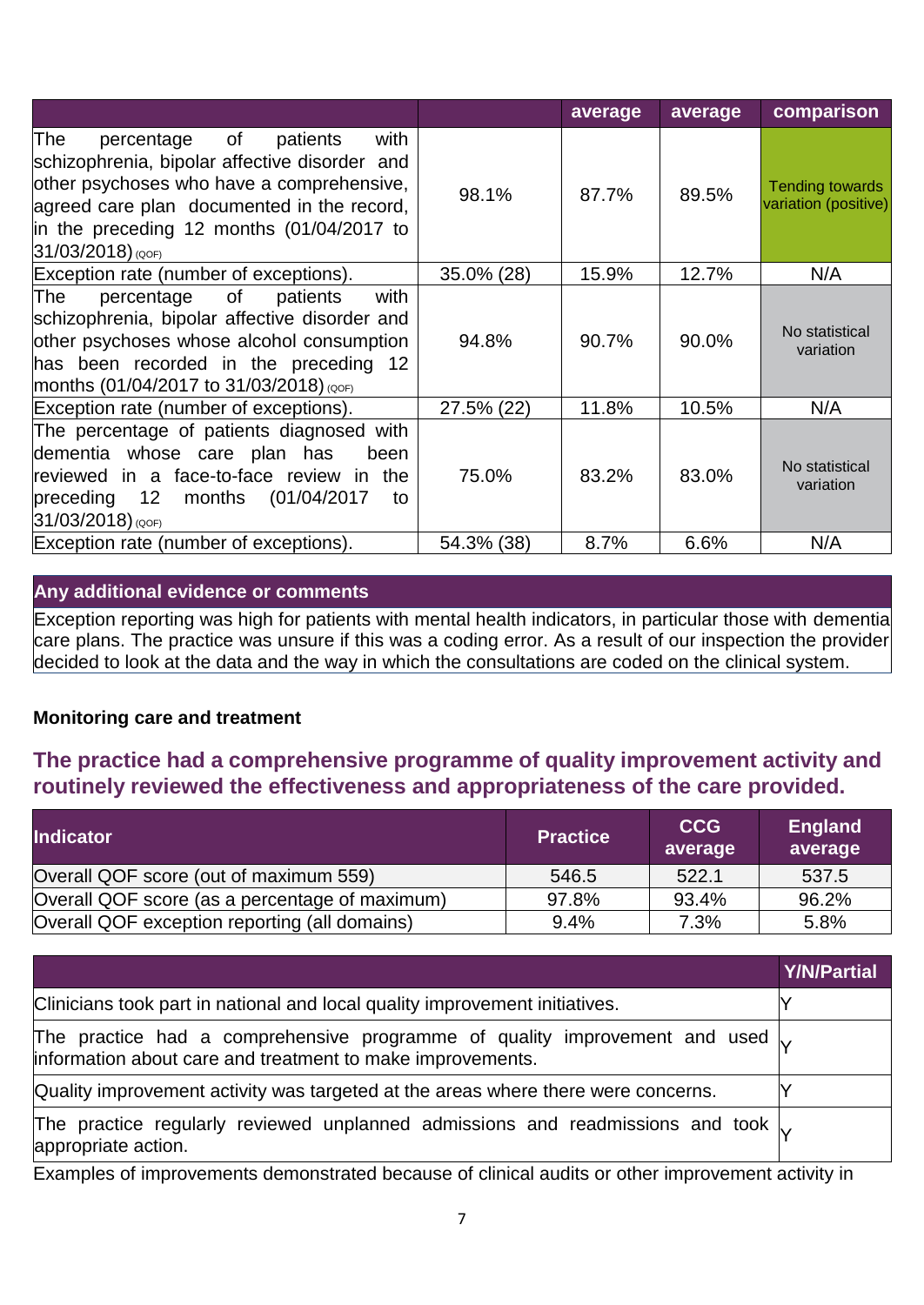#### past two years

The practice had audited the recent guidance on hormone replacement therapy in patients with breast cancer. One cycle of this audit had been undertaken, however, there was no demonstration of quality improvement available, on the day of inspection due to the single audit cycle. The provider intends to complete a further cycle of the audit in the coming weeks.

#### **Effective staffing**

# **The practice was able to demonstrate that staff had the skills, knowledge and experience to carry out their roles.**

|                                                                                                                                                                                                                                | <b>Y/N/Partial</b> |
|--------------------------------------------------------------------------------------------------------------------------------------------------------------------------------------------------------------------------------|--------------------|
| Staff had the skills, knowledge and experience to deliver effective care, support and<br>treatment. This included specific training for nurses on immunisation and on sample Y<br>taking for the cervical screening programme. |                    |
| The learning and development needs of staff were assessed.                                                                                                                                                                     | v                  |
| The practice had a programme of learning and development.                                                                                                                                                                      |                    |
| Staff had protected time for learning and development.                                                                                                                                                                         | Y                  |
| There was an induction programme for new staff.                                                                                                                                                                                | v                  |
| Induction included completion of the Care Certificate for Health Care Assistants<br>employed since April 2015.                                                                                                                 |                    |
| Staff had access to regular appraisals, one to ones, coaching and mentoring, clinical<br>supervision and revalidation. They were supported to meet the requirements of Y<br>professional revalidation.                         |                    |
| The practice could demonstrate how they assured the competence of staff employed in<br>advanced clinical practice, for example, nurses, paramedics, pharmacists and physician Y<br>associates.                                 |                    |
| There was a clear and appropriate approach for supporting and managing staff when $\downarrow$<br>their performance was poor or variable.                                                                                      |                    |
| Explanation of any answers and additional evidence:                                                                                                                                                                            |                    |

#### **Coordinating care and treatment**

**Staff worked together and with other organisations to deliver effective care and treatment.**

| <b>Indicator</b>                                                                                                                                                                                             | <b>Y/N/Partial</b> |
|--------------------------------------------------------------------------------------------------------------------------------------------------------------------------------------------------------------|--------------------|
| The contractor has regular (at least 3 monthly) multidisciplinary case review meetings $\downarrow$<br>where all patients on the palliative care register are discussed.                                     |                    |
| We saw records that showed that all appropriate staff, including those in different teams $\vert_{\mathsf{V}}$<br>and organisations, were involved in assessing, planning and delivering care and treatment. |                    |
| Care was delivered and reviewed in a coordinated way when different teams, services or $\downarrow$<br>organisations were involved.                                                                          |                    |
| Patients received consistent, coordinated, person-centred care when they moved between Y                                                                                                                     |                    |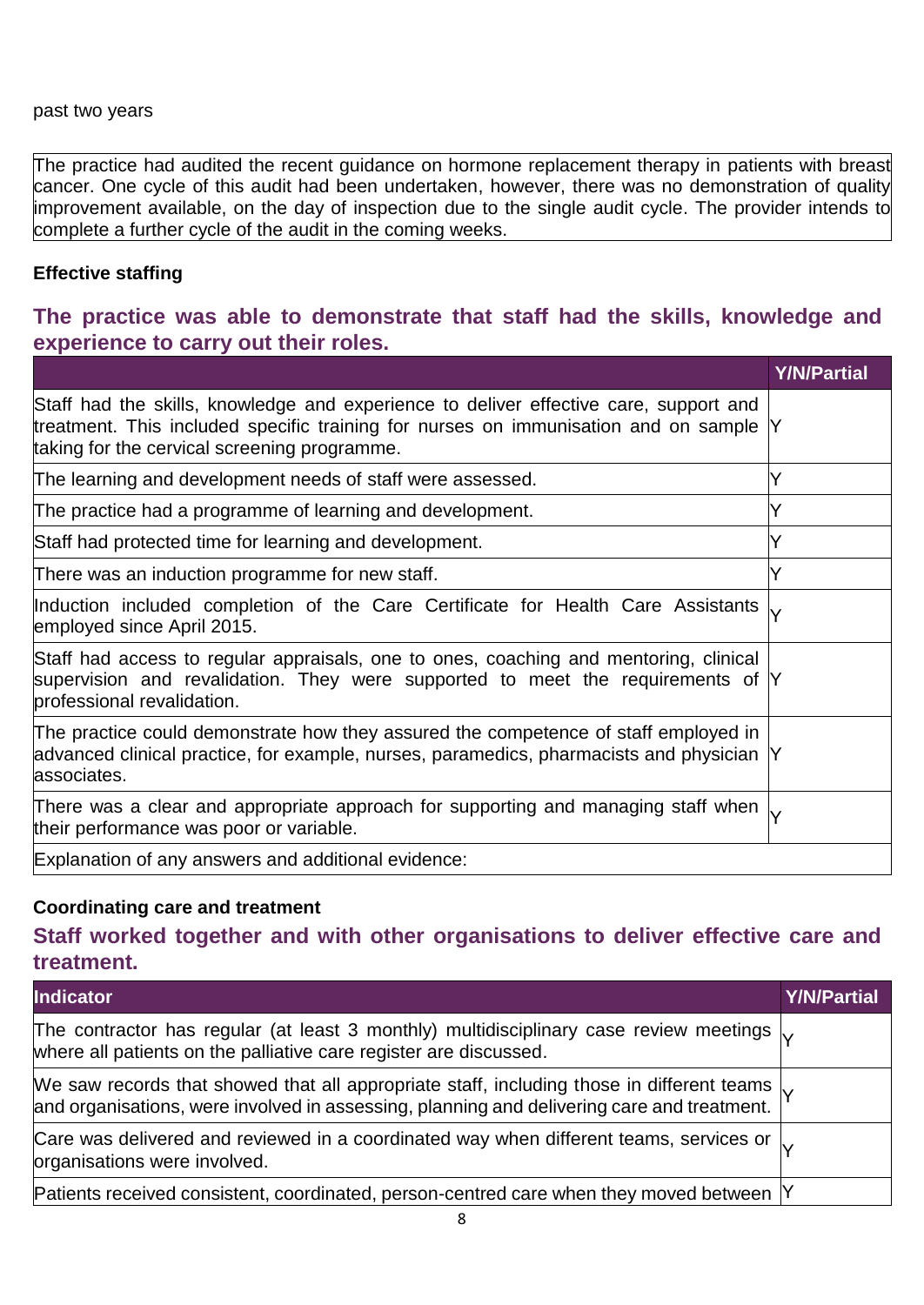| services.                                                                                                                                              |  |
|--------------------------------------------------------------------------------------------------------------------------------------------------------|--|
| For patients who accessed the practice's digital service there were clear and effective $\downarrow$<br>processes to make referrals to other services. |  |
| Explanation of any answers and additional evidence:                                                                                                    |  |

# **Helping patients to live healthier lives**

# **Staff were consistent and proactive in helping patients to live healthier lives.**

|                                                                                                                                                                                                                                           | Y/N/Partial |
|-------------------------------------------------------------------------------------------------------------------------------------------------------------------------------------------------------------------------------------------|-------------|
| The practice identified patients who may need extra support and directed them to relevant<br>services. This included patients in the last 12 months of their lives, patients at risk of Y<br>developing a long-term condition and carers. |             |
| Staff encouraged and supported patients to be involved in monitoring and managing their $\vert_{\mathsf{V}}$<br>own health.                                                                                                               |             |
| Patients had access to appropriate health assessments and checks.                                                                                                                                                                         |             |
| Staff discussed changes to care or treatment with patients and their carers as necessary.                                                                                                                                                 |             |
| The practice supported national priorities and initiatives to improve the population's health, $\sim$<br>for example, stop smoking campaigns, tackling obesity.                                                                           |             |

| <b>Smoking Indicator</b>                                                                                                                                                                                                                                                                                                                        | <b>Practice</b> | <b>CCG</b><br>average | <b>England</b><br>average | <b>England</b><br>comparison |
|-------------------------------------------------------------------------------------------------------------------------------------------------------------------------------------------------------------------------------------------------------------------------------------------------------------------------------------------------|-----------------|-----------------------|---------------------------|------------------------------|
| The percentage of patients with any or any<br>combination of the following conditions:<br>CHD, PAD, stroke or TIA, hypertension,<br>diabetes, COPD,<br>CKD.<br>asthma,<br>schizophrenia, bipolar affective disorder or<br>other psychoses whose notes record<br>smoking status in the preceding 12 months<br>$(01/04/2017$ to 31/03/2018) (QOF) | 91.8%           | 95.7%                 | 95.1%                     | No statistical variation     |
| Exception rate (number of exceptions).                                                                                                                                                                                                                                                                                                          | $0.7\%$ (14)    | 0.7%                  | 0.8%                      | N/A                          |

#### **Consent to care and treatment**

**The practice always obtained consent to care and treatment in line with legislation and guidance.**

|                                                                                                                                                                        | <b>Y/N/Partial</b> |
|------------------------------------------------------------------------------------------------------------------------------------------------------------------------|--------------------|
| Clinicians understood the requirements of legislation and guidance when considering<br>consent and decision making. We saw that consent was documented.                |                    |
| Clinicians supported patients to make decisions. Where appropriate, they assessed and $\vert_{\mathbf{V}}$<br>recorded a patient's mental capacity to make a decision. |                    |
| The practice monitored the process for seeking consent appropriately.                                                                                                  |                    |
| Policies for any online services offered were in line with national guidance.                                                                                          |                    |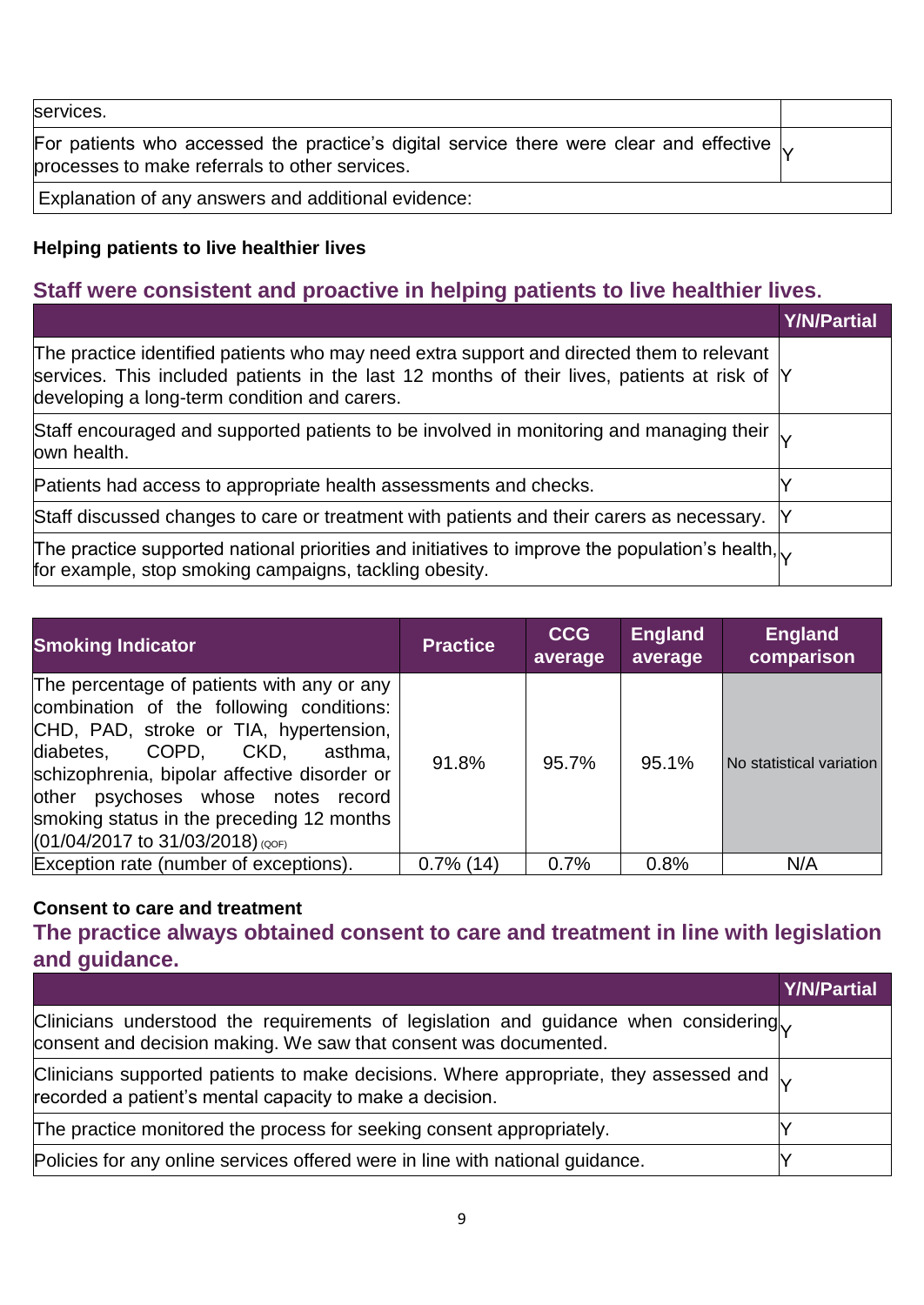# **Well-led Rating: Good**

# **Leadership capacity and capability**

# **Leaders could demonstrate that they had the capacity and skills to deliver high quality sustainable care.**

|                                                                                           | <b>Y/N/Partial</b> |
|-------------------------------------------------------------------------------------------|--------------------|
| Leaders demonstrated that they understood the challenges to quality and sustainability. Y |                    |
| They had identified the actions necessary to address these challenges.                    |                    |
| Staff reported that leaders were visible and approachable.                                |                    |
| There was a leadership development programme, including a succession plan.                |                    |

### **Vision and strategy**

# **The practice had a clear vision and credible strategy to provide high quality sustainable care.**

|                                                                                                                                     | <b>Y/N/Partial</b> |
|-------------------------------------------------------------------------------------------------------------------------------------|--------------------|
| The practice had a clear vision and set of values that prioritised quality and sustainability. Y                                    |                    |
| There was a realistic strategy to achieve their priorities.                                                                         |                    |
| The vision, values and strategy were developed in collaboration with staff, patients and $\vert_{\mathsf{V}}$<br>external partners. |                    |
| Staff knew and understood the vision, values and strategy and their role in achieving $\vert_{\mathsf{V}}$<br>them.                 |                    |
| Progress against delivery of the strategy was monitored.                                                                            |                    |
| Explanation of any answers and additional evidence:                                                                                 |                    |

#### **Culture**

# **The practice had a culture which drove high quality sustainable care.**

|                                                                                                                     | <b>Y/N/Partial</b> |
|---------------------------------------------------------------------------------------------------------------------|--------------------|
| There were arrangements to deal with any behaviour inconsistent with the vision and $\vert_{\mathbf{V}}$<br>values. |                    |
| Staff reported that they felt able to raise concerns without fear of retribution.                                   |                    |
| There was a strong emphasis on the safety and well-being of staff.                                                  |                    |
| There were systems to ensure compliance with the requirements of the duty of candour. Y                             |                    |
| When people were affected by things that went wrong they were given an apology and $\mathsf Y$                      |                    |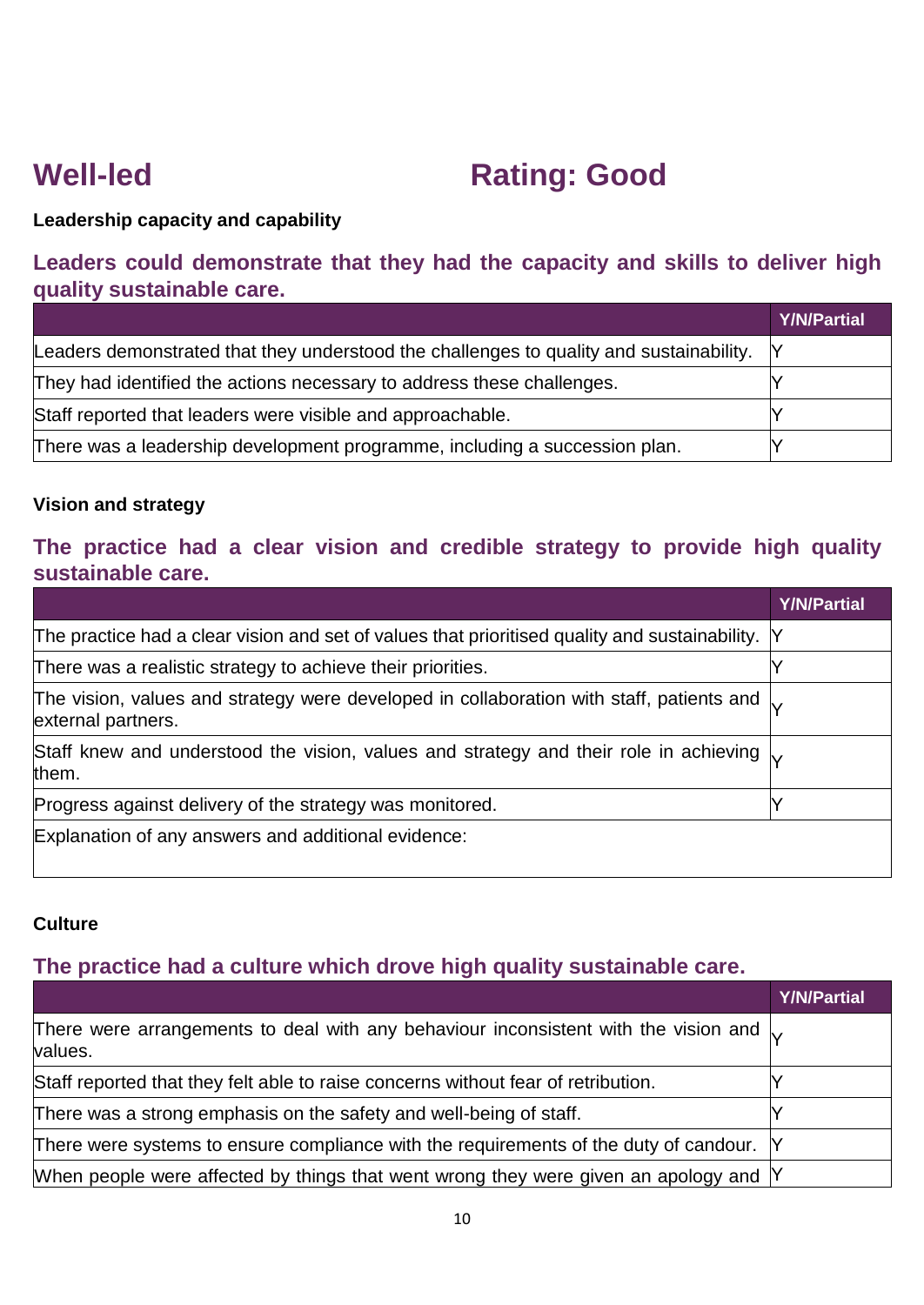| informed of any resulting action.                                                                                                                                                                                             |  |
|-------------------------------------------------------------------------------------------------------------------------------------------------------------------------------------------------------------------------------|--|
| The practice encouraged candour, openness and honesty.                                                                                                                                                                        |  |
| The practice's speaking up policies were in line with the NHS Improvement Raising $\downarrow$<br>Concerns (Whistleblowing) Policy.                                                                                           |  |
| The practice had access to a Freedom to Speak Up Guardian.                                                                                                                                                                    |  |
| Staff had undertaken equality and diversity training.                                                                                                                                                                         |  |
| HE STRAND CONTROL OF A CONTROL CONTROL OF A CHILD OF A CHILD CONTROL OF A CHILD OF A CHILD OF A CHILD OF A CHILD OF A CHILD OF A CHILD OF A CHILD OF A CHILD OF A CHILD OF A CHILD OF A CHILD OF A CHILD OF A CHILD OF A CHIL |  |

Explanation of any answers and additional evidence:

Staff and managers told us there was an open culture at the practice where concerns, suggestions and improvement ideas could be offered without retribution.

Examples of feedback from staff or other evidence about working at the practice

| <b>Source</b>  | <b>Feedback</b>                                                                   |
|----------------|-----------------------------------------------------------------------------------|
| CQC staff      | Staff told us they felt well supported by the GPs and managers and that there was |
| questionnaires | a culture of openness. They told us there was a strong sense of team work.        |

#### **Governance arrangements**

# **There were clear responsibilities, roles and systems of accountability to support good governance and management.**

|                                                                                                                                                     | Y/N/Partial |
|-----------------------------------------------------------------------------------------------------------------------------------------------------|-------------|
| There were governance structures and systems which were regularly reviewed.                                                                         |             |
| Staff were clear about their roles and responsibilities.                                                                                            |             |
| There were appropriate governance arrangements with third parties.                                                                                  |             |
| Explanation of any answers and additional evidence:<br>All staff that we spoke with told us they were clear about their roles and responsibilities. |             |

## **Managing risks, issues and performance**

## **There were clear and effective processes for managing risks, issues and performance.**

|                                                                                                                    | <b>Y/N/Partial</b> |
|--------------------------------------------------------------------------------------------------------------------|--------------------|
| There were comprehensive assurance systems which were regularly reviewed and<br>improved.                          | partial            |
| There were processes to manage performance.                                                                        |                    |
| There was a systematic programme of clinical and internal audit.                                                   | partial            |
| There were effective arrangements for identifying, managing and mitigating risks.                                  |                    |
| A major incident plan was in place.                                                                                |                    |
| Staff were trained in preparation for major incidents.                                                             |                    |
| When considering service developments or changes, the impact on quality and $\sim$<br>sustainability was assessed. |                    |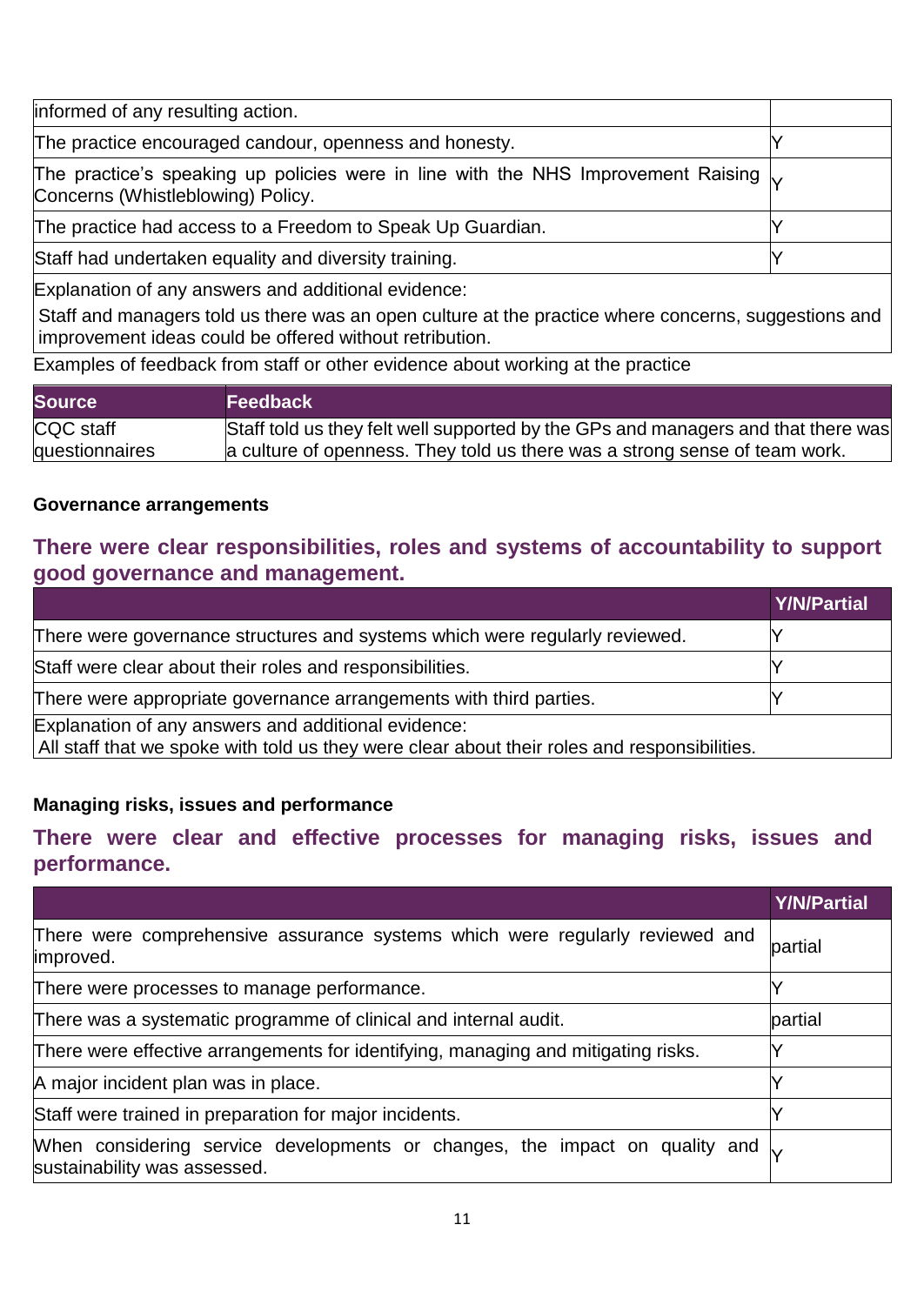Explanation of any answers and additional evidence: There were assurance systems in place, but they were complex to navigate. For example, all information relating to significant events and complaints was filed, processed and correctly handled, but there were no matrices or indices in place which would have enabled information to be easily captured and disseminated.

Audits were undertaken but we did not see a systematic programme of audit, set out for the coming year.

### **Appropriate and accurate information**

# **The practice acted on appropriate and accurate information.**

|                                                                                                                            | <b>Y/N/Partial</b> |
|----------------------------------------------------------------------------------------------------------------------------|--------------------|
| Staff used data to adjust and improve performance.                                                                         |                    |
| Performance information was used to hold staff and management to account.                                                  |                    |
| Our inspection indicated that information was accurate, valid, reliable and timely.                                        |                    |
| There were effective arrangements for identifying, managing and mitigating risks.                                          |                    |
| Staff whose responsibilities included making statutory notifications understood what this $\vert_{\mathsf{V}}$<br>entails. |                    |

If the practice offered online services:

|                                                                                                                       | Y/N/Partial |
|-----------------------------------------------------------------------------------------------------------------------|-------------|
| The provider was registered as a data controller with the Information Commissioner's $\vert_{\mathcal{V}}$<br>Office. |             |
| Patient records were held in line with guidance and requirements.                                                     |             |
| Any unusual access was identified and followed up.                                                                    |             |

#### **Engagement with patients, the public, staff and external partners**

# **The practice involved the public, staff and external partners to sustain high quality and sustainable care.**

|                                                                                                                                                                                                      | <b>Y/N/Partial</b> |
|------------------------------------------------------------------------------------------------------------------------------------------------------------------------------------------------------|--------------------|
| Patient views were acted on to improve services and culture.                                                                                                                                         |                    |
| The practice had an active Patient Participation Group.                                                                                                                                              | partial            |
| Staff views were reflected in the planning and delivery of services.                                                                                                                                 |                    |
| The practice worked with stakeholders to build a shared view of challenges and of the<br>needs of the population.                                                                                    |                    |
| Explanation of any answers and additional evidence:<br>There was a virtual patient participation group who submitted their views and comments by email, in<br>response to every practice newsletter. |                    |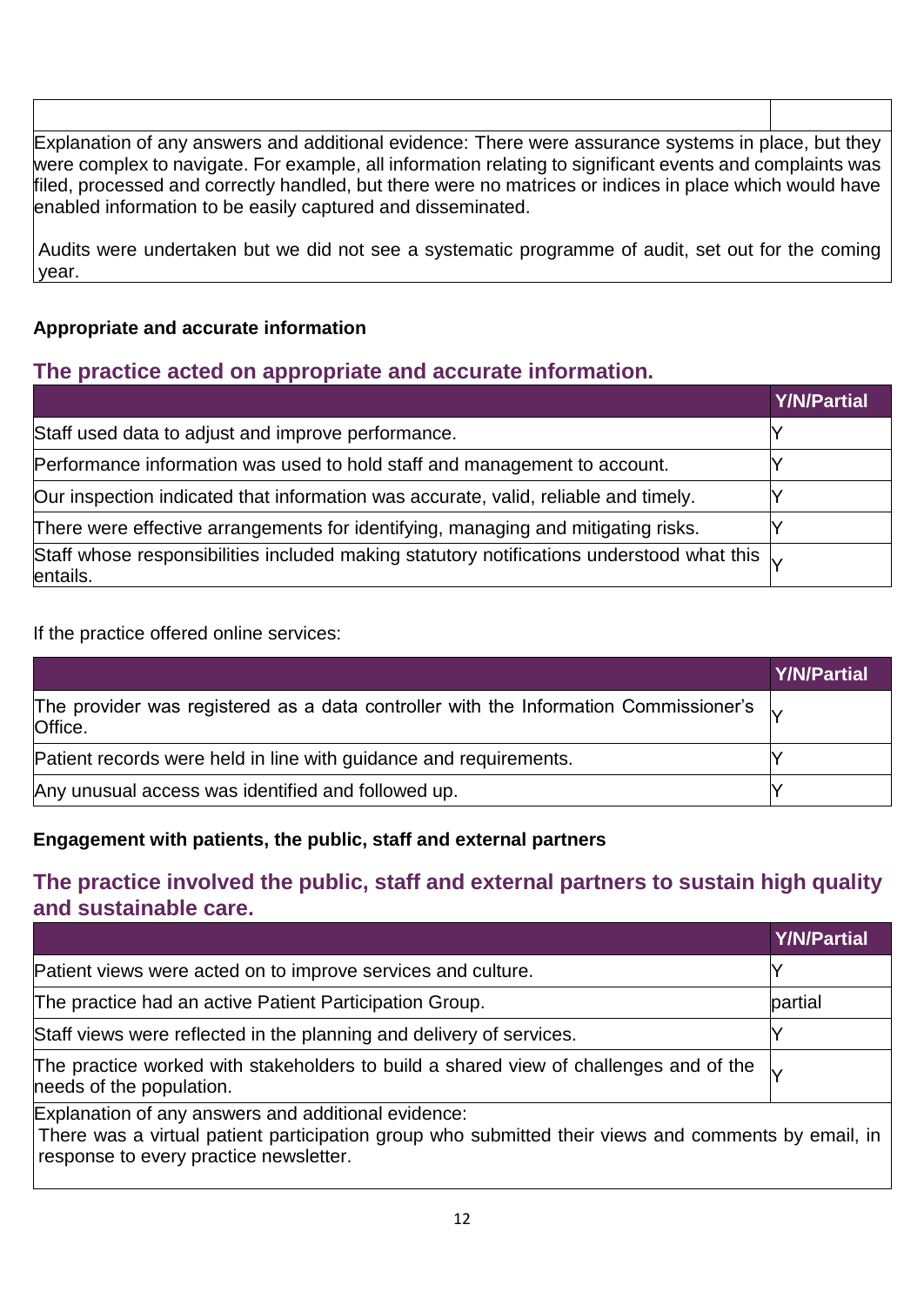#### Feedback from Patient Participation Group.

**Feedback**

None received.

#### **Continuous improvement and innovation**

## **There were systems and processes for learning, continuous improvement and innovation.**

|                                                                  | <b>Y/N/Partial</b> |
|------------------------------------------------------------------|--------------------|
| There was a strong focus on continuous learning and improvement. |                    |
| Learning was shared effectively and used to make improvements.   |                    |
| Explanation of any answers and additional evidence:              |                    |

The practice had a clear vision for learning and improvement which included; improving care for patients with learning disabilities, working towards becoming a training practice, improving its care navigation, and improving access for patients (particularly via the telephone).

#### **Examples of continuous learning and improvement**

As part of the practice's succession planning, the practice manager was developing and becoming skilled in specific areas of practice management, as the existing management partner had a gradual retirement plan in place.

#### **Notes: CQC GP Insight**

GP Insight assesses a practice's data against all the other practices in England. We assess relative performance for the majority of indicators using a "z-score" (this tells us the number of standard deviations from the mean the data point is), giving us a statistical measurement of a practice's performance in relation to the England average. We highlight practices which significantly vary from the England average (in either a positive or negative direction). We consider that z-scores which are higher than +2 or lower than -2 are at significant levels, warranting further enquiry. Using this technique we can be 95% confident that the practices performance is genuinely different from the average. It is important to note that a number of factors can affect the Z score for a practice, for example a small denominator or the distribution of the data. This means that there will be cases where a practice's data looks quite different to the average, but still shows as no statistical variation, as we do not have enough confidence that the difference is genuine. There may also be cases where a practice's data looks similar across two indicators, but they are in different variation bands.

The percentage of practices which show variation depends on the distribution of the data for each indicator, but is typically around 10-15% of practices. The practices which are not showing significant statistical variation are labelled as no statistical variation to other practices.

N.B. Not all indicators in the evidence table are part of the GP insight set and those that aren't will not have a variation band.

The following language is used for showing variation:

| <b>Variation Bands</b>               | <b>Z-score threshold</b> |
|--------------------------------------|--------------------------|
| Significant variation (positive)     | ≲-3                      |
| Variation (positive)                 | $>3$ and $\leq 2$        |
| Tending towards variation (positive) | > -2 and ≤ -1.5          |
| No statistical variation             | $< 1.5$ and $> -1.5$     |
| Tending towards variation (negative) | $≥1.5$ and $<$ 2         |
| Variation (negative)                 | $\geq$ 2 and $\lt$ 3     |
| Significant variation (negative)     | ≥3                       |

Note: for the following indicators the variation bands are different: